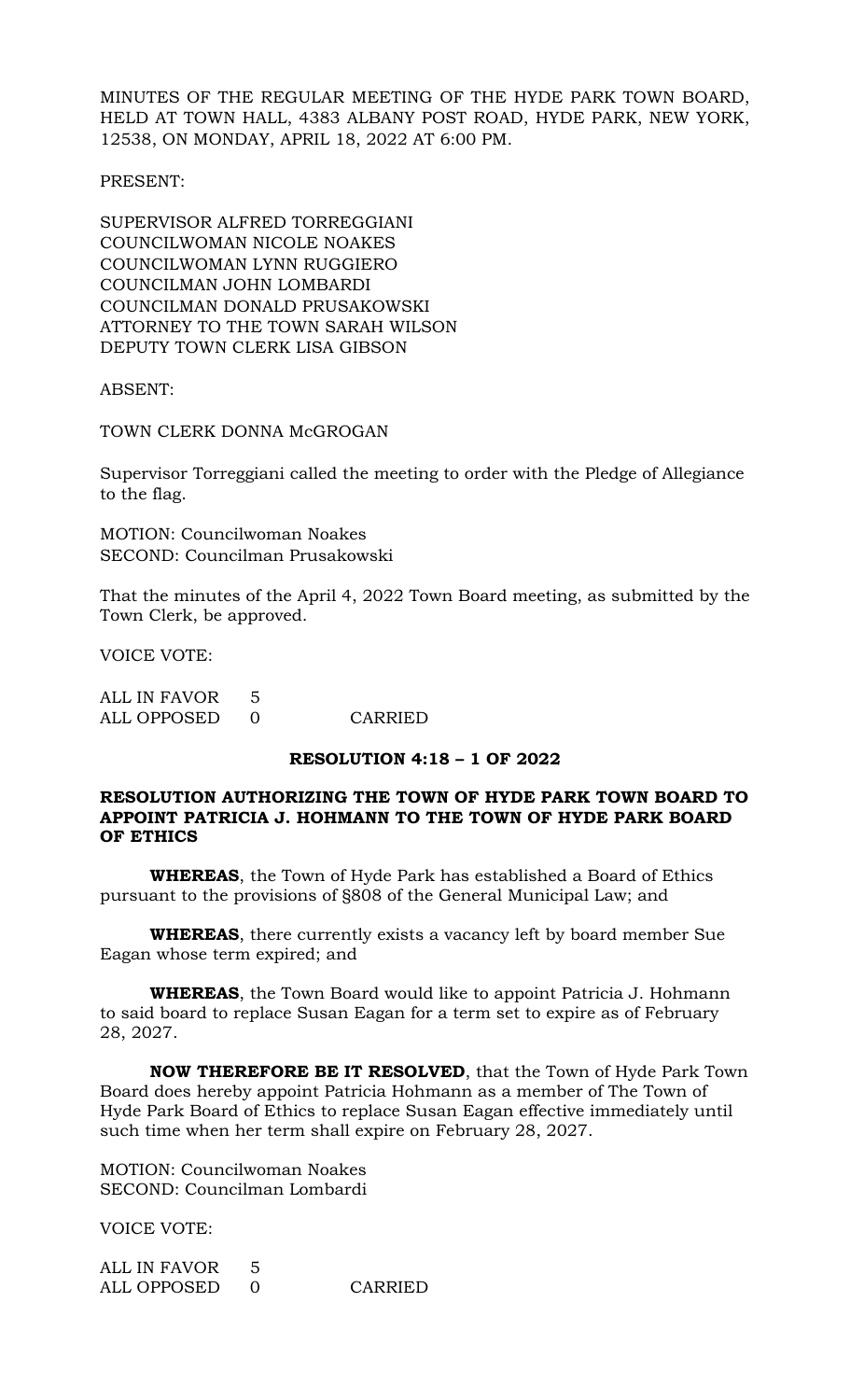### **RESOLUTION 4:18 – 2 OF 2022**

# **RESOLUTION AMENDING RESOLUTION 4:4 – 8 OF 2022 AUTHORIZING THE TOWN OF HYDE PARK TOWN BOARD TO ACKNOWLEDGE THE RESIGNATION OF PART TIME POLICE ASSISTANT REBECCA GREEN AND APPOINT HER AS A FULL TIME POLICE ASSISTANT FOR THE TOWN OF HYDE PARK POLICE DEPARTMENT TO REFLECT THE CHANGE OF HER APPOINTMENT AS FULL TIME POLICE ASSISTANT TO PROVISIONAL FULL TIME POLICE ASSISTANT FOR THE TOWN OF HYDE PARK POLICE DEPARTMENT**

**WHEREAS**, by Resolution 4:4 – 8 of 2022, Rebecca Green was appointed as a full time Police Assistant for the Town of Hyde Park Police Department; and

**WHEREAS**, according to the Dutchess County Department of Human Resources Rebecca Green should have been appointed as a Provisional Full time Police Assistant since there is currently not a viable list available to hire full time police assistants from; and

**WHEREAS**, said appointment will be pending a Civil Service examination to be given at a later date.

**NOW, THEREFORE, BE IT RESOLVED**, that the Town of Hyde Park Town Board does hereby amend Resolution 4:4 – 8 of 2022, Authorizing the Town of Hyde Park Town Board to Acknowledge the Resignation of Part Time Police Assistant Rebecca Green and Appoint Her as Full Time Police Assistant for the Town of Hyde Park Police Department to reflect the change of her appointment as full time Police Assistant to Provisional Full Time Police Assistant for the Town of Hyde Park pending a Civil Service Examination; and

**BE IT FURTHER RESOLVED**, that said appointment as a Provisional Full Time Police Assistant will still be effective as of April 5, 2022, for an hourly rate of \$20.76 as established by the CSEA Town Hall Unit Collective Bargaining Agreement; and

**BE IT FURTHER RESOLVED**, that said Provisional appointment is still a Grade 4 in the aforementioned Collective Bargaining Agreement; and

**BE IT FURTHER RESOLVED**, that said Provisional appointment is subject to a probationary period as set forth in the Civil Service Law of the State of New York and shall be subject to all of the Civil Service Law Rules and Regulations.

MOTION: Councilwoman Ruggiero SECOND: Councilman Lombardi

VOICE VOTE:

ALL IN FAVOR 5 ALL OPPOSED 0 CARRIED

### **RESOLUTION 4:18 – 3 OF 2022**

**RESOLUTION AUTHORIZING TOWN OF HYDE PARK TOWN BOARD TO APPROVE POLICE OFFICERS BRYAN SWEENEY AND JUSTIN FELICELLO TO ATTEND THE INSTRUCTOR DEVELOPMENT COURSE (IDC) MAY 9TH THROUGH MAY 20TH, 2022 AT THE DUTCHESS COUNTY SHERIFFS' OFFICE TRAINING ROOM**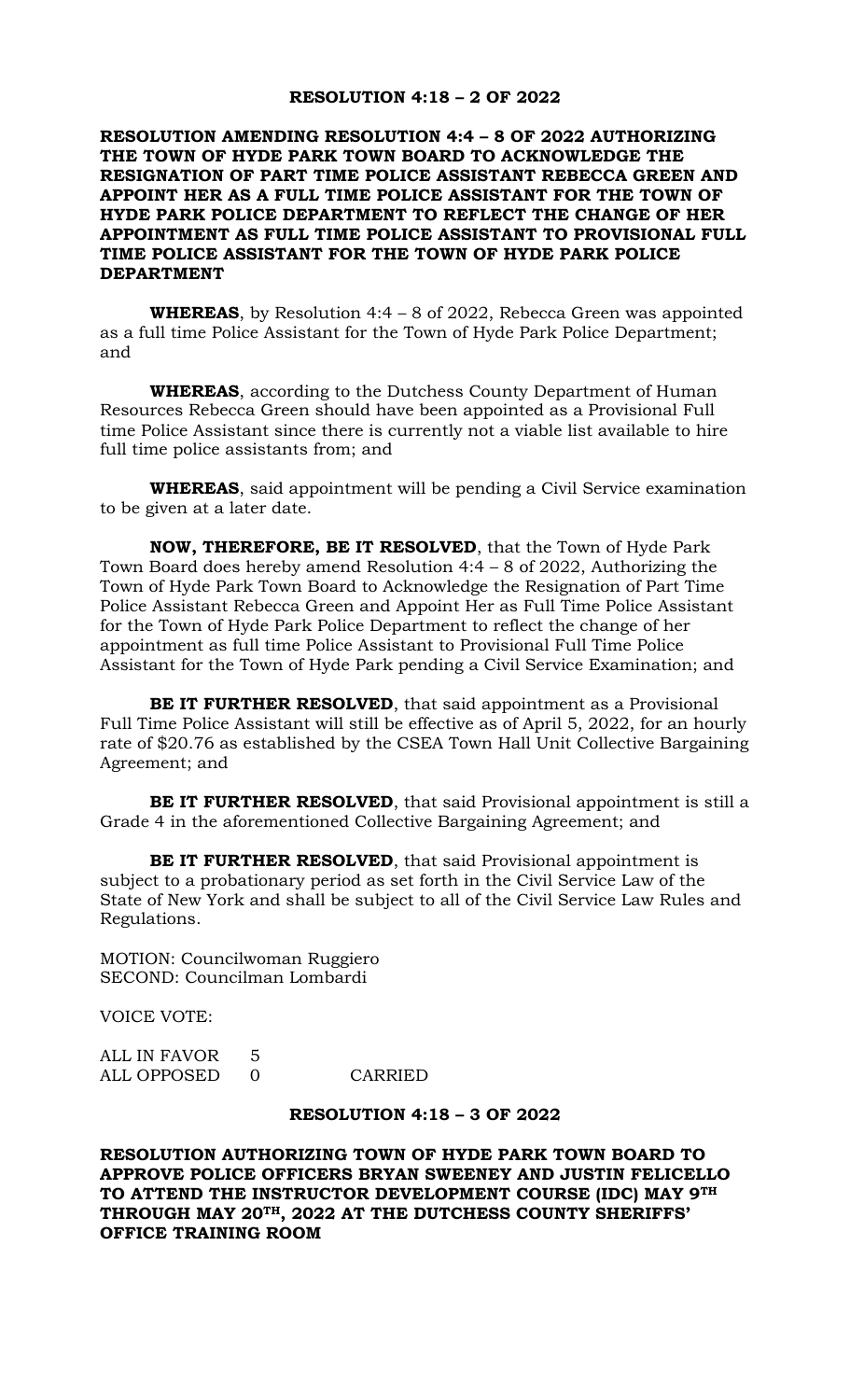**WHEREAS**, Hyde Park Police Chief, Robert Benson has requested approval for Police Officers Bryan Sweeney and Justin Felicello to attend the Instructor Development Course (IDC) at the Dutchess County Sheriff's Office Training Room in Poughkeepsie, NY from May 9th thru May 20th, 2022, from 8:00 am – 4:00 pm; and

**WHEREAS**, the Town Board deems it appropriate and beneficial for Police Officers Sweeney and Felicello to attend this course; and

**WHEREAS**, the class is free of charge for each officer and will not incur any expense to the Town of Hyde Park Police Training Budget.

**NOW, THEREFORE, BE IT RESOLVED**, that the Town of Hyde Park Town Board does hereby approve Police Officers Bryan Sweeney and Justin Felicello to attend the Instructor Development Course (IDC) at the Dutchess County Sheriff's Office Training Room in Poughkeepsie, NY from May 9th thru May  $20<sup>th</sup>$ ,  $2022$ , from  $8:00$  am  $-4:00$  pm and authorizes reimbursement for travel and necessary business expenditures deemed appropriate and reasonable.

MOTION: Councilman Lombardi SECOND: Councilman Prusakowski

VOICE VOTE:

| ALL IN FAVOR |         |
|--------------|---------|
| ALL OPPOSED  | CARRIED |

### **RESOLUTION 4:18 – 4 OF 2022**

## **RESOLUTION AUTHORIZING THE TOWN OF HYDE PARK TOWN BOARD TO SCHEDULE A PUBLIC HEARING ON THE 2021-2022 MS4 PERMIT ANNUAL REPORT**

**WHEREAS**, the Town's Zoning Administrator, with the assistance of the Town's Consulting Engineer, have conducted an annual evaluation of the Town's progress in implementing the MS4 program and have prepared an annual report for public review and comment; and

**WHEREAS**, the annual report will have been posted on the Town's official website for at least thirty (30) days prior to the public hearing date; and

**WHEREAS**, the Town is required to conduct a public hearing on the report before submitting the same to the Department of Environmental Conservation.

**NOW, THEREFORE, BE IT RESOLVED**, that the Town of Hyde Park Town Board does hereby schedule a public hearing on the MS4 2021-2022 Annual Report for Monday, May 23, 2022, at 6:05 p.m.; and

**BE IT FURTHER RESOLVED**, that the Town Clerk is hereby directed to publish notice of said public hearing as required by law.

MOTION: Councilman Prusakowski SECOND: Councilwoman Noakes

VOICE VOTE:

| ALL IN FAVOR |         |
|--------------|---------|
| ALL OPPOSED  | CARRIED |